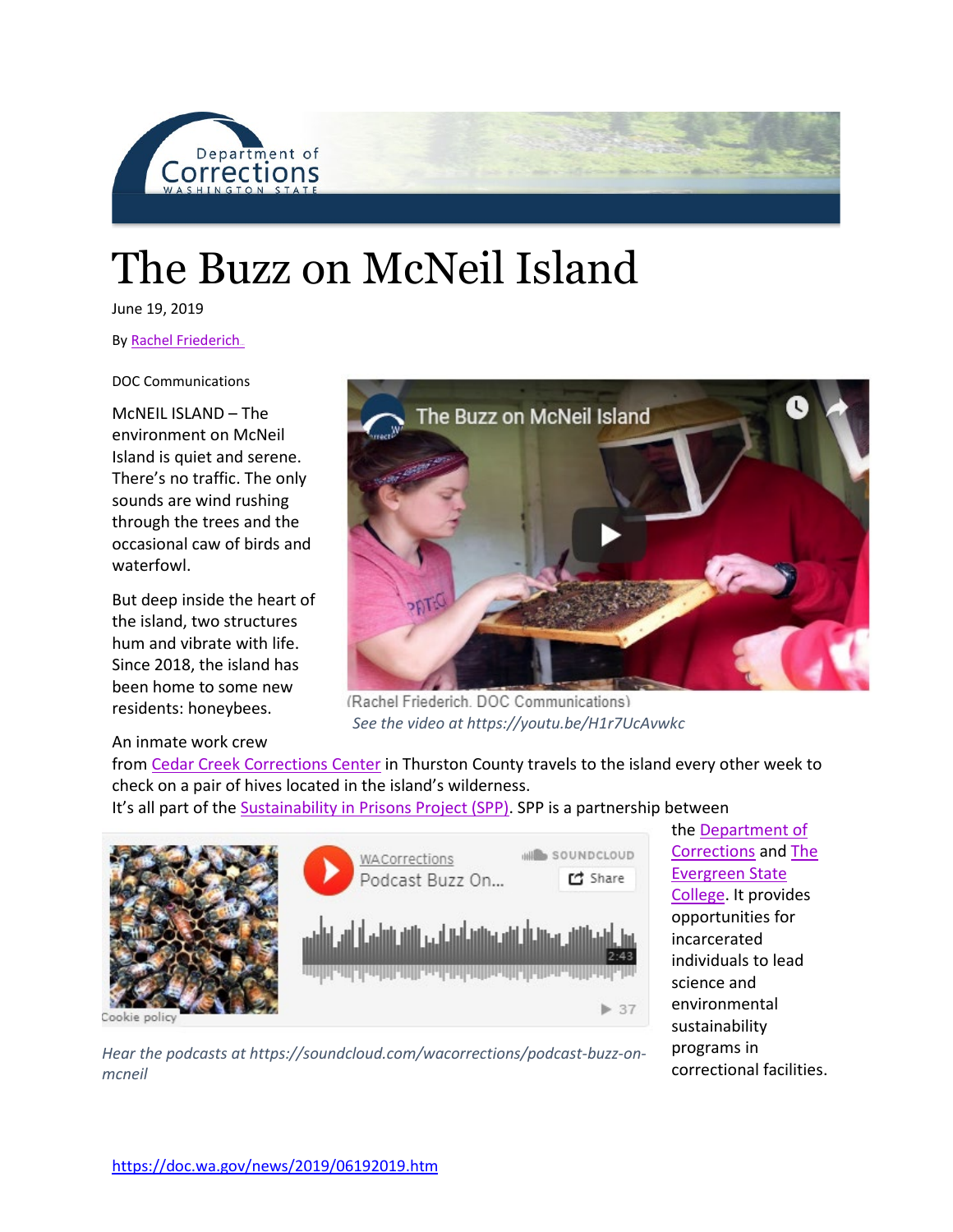SPP has programs at all 12 of Washington's prisons.

Several SPP endeavors, such as the beekeeping program, are run with [additional help](http://sustainabilityinprisons.org/about/) from nonprofit organizations, schools, other agencies and community experts. For example, the [Washington](https://wasba.org/)  [State Beekeepers Association](https://wasba.org/) provides beekeeping courses to incarcerated individuals and facility program staff. The McNeil program is also supported by the state [Department of Fish and](https://wdfw.wa.gov/)  [Wildlife](https://wdfw.wa.gov/) and the department's [Correctional Industries.](https://www.washingtonci.com/)

There are approximately 60 hives at SPP sites all around the state, including the two on McNeil Island.

Program partners placed the hives on McNeil Island in 2018. The island currently houses civilly committed residents at the [Department of Social and Health Services' Special Commitment Center.](https://www.dshs.wa.gov/bha/special-commitment-center) The island has remained closed to the public since budget cuts closed the former [McNeil Island](https://doc.wa.gov/about/agency/history/micc.htm)  [Corrections Center](https://doc.wa.gov/about/agency/history/micc.htm) in 2011.

Laurie Pyne with the Beekeeper's Association leads a group of professional beekeepers who travel to the island weekly between April and October to inspect the hives. Incarcerated individuals from Cedar Creek's beekeeping program often accompany the group. As a program coordinator, it's also Pyne's duty to report results from each hive visit to stakeholders.

Pyne says the McNeil Island hives are unique because they don't face as many threats as hives on the mainland due to their undisturbed location.

As an example, bees on the mainland can get exposed to pesticides. Numerous studies suggest pesticides may weaken bees to the point where they can no longer survive diseases and pests that would otherwise not kill them. Bees on the mainland also have higher risk for exposure to diseasecarrying mites, which can get introduced from infected bees transported across the country for pollination of commercial crops. Neither the pesticides nor mites are found on the island.

"This is almost unprecedented," Pyne said. "I don't know of any other place that exists where there is a clean environment to put honeybees. There's no pesticide. There's no sprays that are used here so there's nothing for them to get poisoned with. So that hazard has effectively been eliminated."

Though the hives have only been up for about a year, when beekeepers arrived to inspect them in early June, the hives seemed robust. Thousands of bees flew in and out of the hive entrance. Beekeepers Association staff and the Cedar Creek beekeepers observed some larvae and a few freshly laid eggs. They also observed some honey production within a hive frame.

If the hives remain strong, Pyne says there's a possibility of splitting the hives to create more colonies, or even starting a queen breeding program.

The beekeeping program helps improve public and facility safety because it reduces idleness among inmates and also stimulates intellect & critical thinking. According to a [2014 RAND](https://www.rand.org/pubs/research_reports/RR564.html)  [Corporation](https://www.rand.org/pubs/research_reports/RR564.html) report, inmates who participate in correctional education programs are 43 percent less likely to return to prison.

Pyne's also given talks at several correctional facilities about beekeeping. She says once prison staff and incarcerated individuals start learning about beekeeping, they often become ambassadors of the program, educating others about how bees impact the environment and food supply.